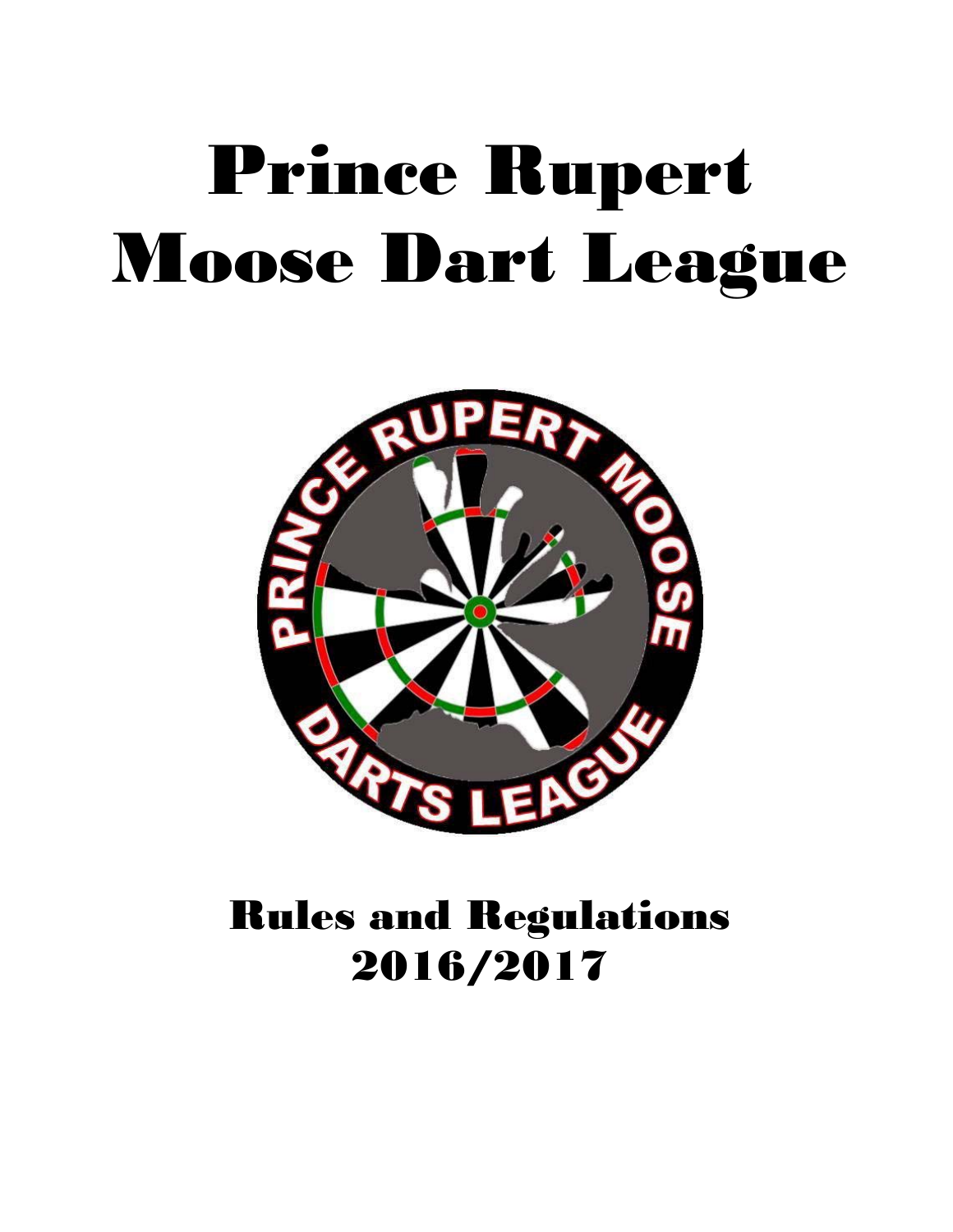**Index** 

| 0.00 - Definitions            | 17.00 - Registration and Fees    |
|-------------------------------|----------------------------------|
| 1.00 - League Rules           | 18.00 - Nightly Dues             |
| 2.00 - League Format          | 19.00 - Communications           |
| $3.00 - \text{Matches}$       | 20.00 - Code of Conduct          |
| $4.00$ - General              | 21.00 - Discipline               |
| 5.00 - Starting time          | $22.00$ - Protests               |
| 6.00 - Throwing for Bull      | 23.00 - Executives Duties        |
| 7.00 - Starting and Finishing | 24.00 - Annual General Meeting   |
| $8.00 - Out$ of Turn          | 25.00 - Turkey Shoot             |
| 9.00 - Scorekeeping           | 26.00 - Tournaments              |
| 10.00 - Record Keeping        | $27.00 - Other$                  |
| 11.00 - Weekly Awards         | 28.00 - Changes to this document |
| 12.00 - Shorthanded Play      | Appendix 1 - Changes/ Updates    |
| $13.00 - Spares$              | Appendix 2 - Score Sheet         |
| 14.00 - Defaults              | Appendix 3 - Executive           |
| 15.00 - Make - up Games       | Appendix 4 - Fee Schedule        |
| 16.00 - Team Membership       |                                  |
|                               |                                  |

#### **0.00 - DEFINITIONS**

AGM - Annual General Meeting

Bust - When the player scores more than they have left.

Executive Term - Starting at AGM and lasting for 1 year.

Finish - A throw that ends the game

First Half - The first half of the season. This will be before the league is split into "A" and "B" divisions Leg - 1 game of darts, either a singles, doubles or team game

Member - A paid league player in good standing with voting rights.

Moose - Prince Rupert Moose Lodge

NDFC - National Dart Federation of Canada

Oche - The toe line 7' 9 ¾" from the face of the board. If the oche is raised, then the measurement should be taken from the back of the raised object. If the oche is tape (or paint or anything else that is not raised), it should be placed so that the measurement is from the front of the line is the measurement.

PRMDL - Prince Rupert Moose Dart League

Scorekeeper - Person keeping score and marking it on the board provided (Chalker)

Season - Sept 01 to May 31 or based on schedule

Second Half - The second half of the season. This will be after the league is split into "A" and "B" divisions SIDO - Single In, Double Out

#### **1.00 - League Rules**

- 1.01 This document shall be considered the rules of the PRMDL.
- 1.02 All dart events hosted by the PRMDL shall play will be within the rules set out by the NDFC, except where defined in the following rules.
- 1.03 A copy of these rules will be posted online and on information board at the Moose Lodge
- 1.04 A copy of these rules will be given to any player in paper or electronic form upon request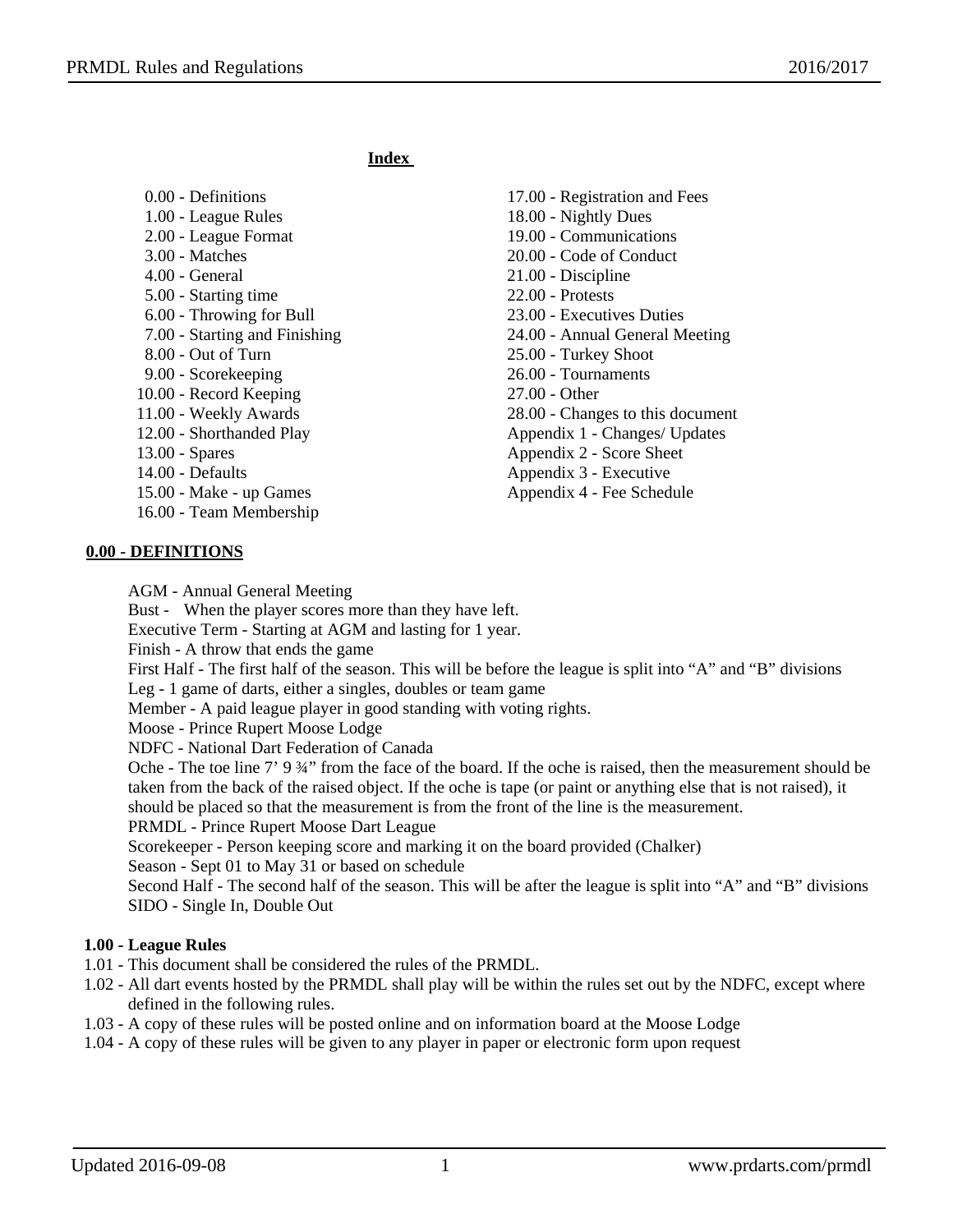# **2.00 - League Format**

- 2.01 During the first half of the season, all teams will play a round robin format then split into divisions based on points scored in round robin.
- 2.02 This split will be the beginning of the second half of the season with an A and a B division.
- 2.03 The executive will determine the number of teams in each division after completion of the first half of the season. The placement of teams in a division will be at the executive's discretion.

# **3.00 - Matches**

- 3.01 Each match will consist of: 4 Singles games of 401 SIDO 6 Doubles games of 501 SIDO
	- 1 Team games of 701 SIDO
- 3.02 Line ups are to be done before you start each section on the score sheet.
- 3.03 A player cannot play more than 1 singles game or 3 doubles matches.
- 3.04 A player cannot play in both first and second doubles games or both third and fourth doubles games.
- 3.04 2 players cannot play together in more than 1 doubles match (exception see 3.05).
- 3.05 If, and only if, the team is playing shorthanded as per rule 12.00, then 2 players can play together for a maximum of 2 doubles matches.

# **4.00 - General**

- 4.01 Players who haven't played the previous leg are allowed at least a six (6) dart warm up before commencing with the next leg.
- 4.02 Coaching may be done by a team member, but only when the shooter steps back from the toe line.
- 4.03 Respect your opponent by keeping your distance when they are at the oche! Try to stay at least two feet behind them while they are throwing.
- 4.04 Darts are to be thrown in an overhand throw, 1 at a time, in a deliberate manner.
- 4.05 All legs (games) start and end with a handshake.

#### **5.00 - Starting time**

- 5.01 Play to begin at 7:30pm Wednesday evenings.
- 5.02 A 15 minute grace period is allowed only if a team is short a player.
- 5.03 Play must begin by 7:45pm.
- 5.04 Teams may make prior arrangements to begin play earlier or later in the evening.
- 5.05 It is expected that the Team Captain's use due diligence in putting up players for games in a timely manner. No longer than 2 minutes after the end of the previous leg (game).
- 5.06 Teams with complaints against them for consistently being late may have disciplinary action taken, including, but not limited to, leg and match forfeitures.

# **6.00 - Throwing for Bull**

- 6.01 The order of play will start by throwing the bull, closest to the bull to decide order of play.
- 6.02 The closest player can, but does not have too, throw first.
- 6.03 Darts outside the scoring area do not count towards deciding the order of throw.
- 6.04 Both darts in the single or double bull are considered to be a tie.
- 6.05 If trying to determine which dart is closest, if both darts are outside the single bull, darts are not to be touched.
- 6.06 Closeness is to be determined where the dart enters the board.
- 6.07 If the first dart is in the double bull, it should be removed only at the second throwers request.
- 6.08 If there is a tie, there is to be a re throw reversing the order of throw.
- 6.09 For Doubles or Team games, the player who diddles can, but does not have to, shoot first in the line up.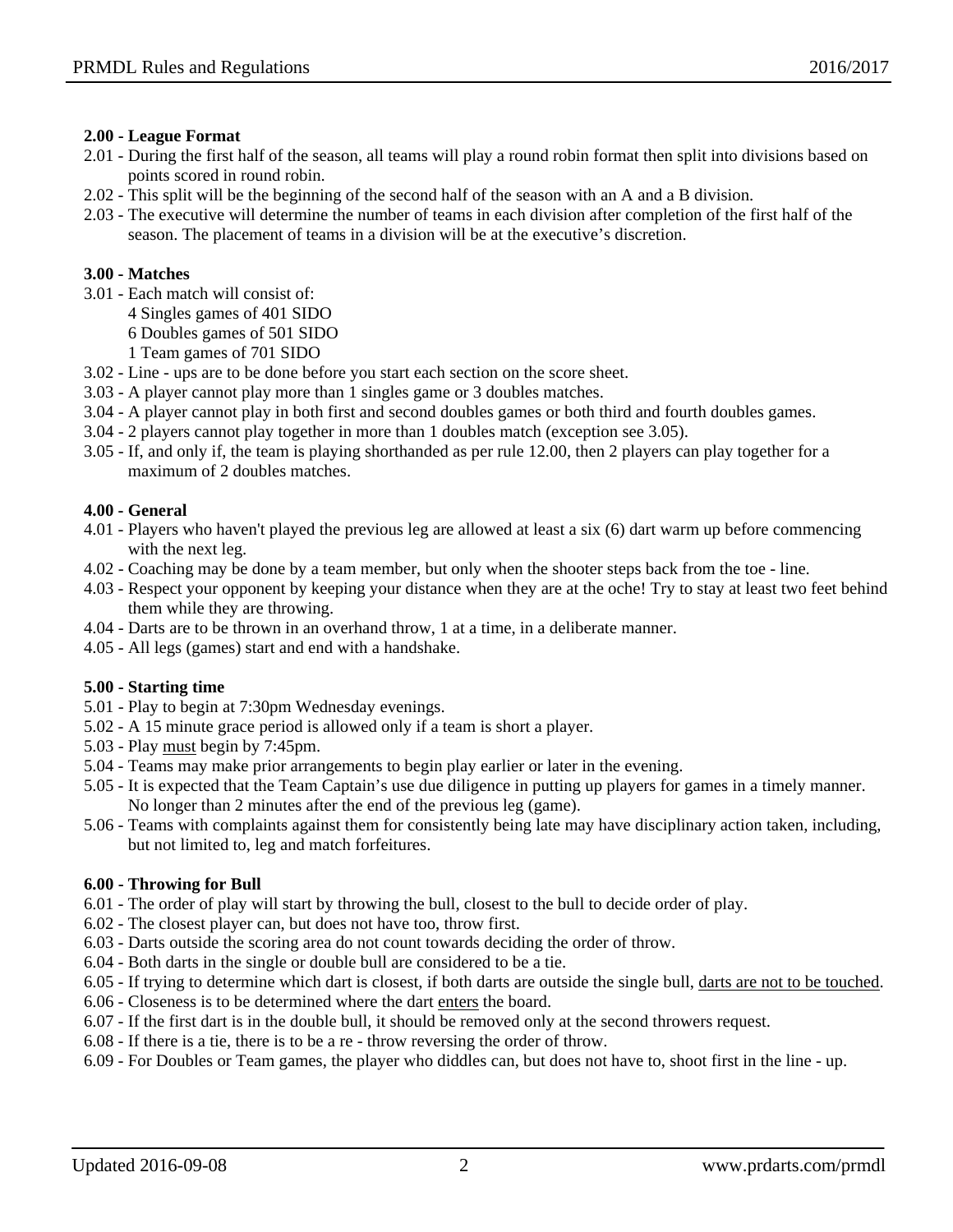#### **7. 00 - Starting and Finishing**

- 7.01 All legs will be SIDO.
- 7.02 Should a player finish the double with the first dart and then throws again, the first dart will stand and the leg ends. A player cannot bust a win.

#### **8.00 - Out of Turn**

- 8.01 During team games, if a player inadvertently shoots out of turn and the error is discovered prior to the following opponent throwing their first dart, the score will not count and proper order shall proceed.
- 8.02 If the error is not discovered until after the following opponent has shot, the score will stand and proper rotation resume. This means that 1 player will miss a turn and another will get 2 that round.

#### **9.00 - Scorekeeping**

- 9.01 Teams will alternate providing scorekeepers for each leg (game)
- 9.02 The team losing the first throw for bull will provide the first scorekeeper.
- 9.03 All scoring shall be marked from left to right.
- 9.04 The scorekeeper, upon request only, will tell the player the number scored and/or score remaining only.
- 9.05 While a player is shooting, the scorekeeper should make every effort to remain still and not distract the thrower
- 9.06 Scorekeepers should not move to check what was scored until either the throw is complete, or upon request from the thrower.
- 9.07 The scorekeeper must not touch the shooters darts on the board, for the purpose of checking the count, until the score has been recorded.
- 9.08 Darts are to be left in the board until both the scorekeeper and the shooter have confirmed the score.
- 9.09 If the darts are removed before the scorekeeper has confirmed the score, and there is a discrepancy, the scorekeepers score shall stand.
- 9.10 Both scorekeepers and team captains should ensure that the scoreboard tally is correct before the next player shoots.
- 9.11 If an error was made in the addition of numbers hit or in the subtraction, the next opposing players' throw shall not be interrupted and the score is to be corrected after the throw is complete.
- 9.12 Incorrect scorekeeping discovered after both players have thrown, shall not be corrected.
- 9.13 If the scorekeeper is asked and provides incorrect information regarding what is left and the shooter completes the game based on that information; the game is not over. Although the scorekeeper may have provided the information, it is up to the shooter and team captain to confirm what they have left before they throw their darts if they are unsure of the score.
- 9.14 Only the scorekeeper, and/or player retrieving his/her darts are allowed ahead of the toe line.
- 9.15 If, both teams consent, a scorekeeping program may be used to keep score. All of the above rules still apply.

#### **10.00 - Record Keeping**

- 10.01 Scores will be recorded on game sheets that will be provided. One point for a win will be recorded to a possible total of 11 points
- 10.02 All players first and last names should be written on the score sheet at least once.
- 10.03 If there is more than one player with the same first name, then the initial of their last name, or their full last name, should be recorded for every leg played.
- 10.04 The player who doubles out gets credit for finishing the game. If the winning team does not mark in which player hit the double on their sheet (for doubles and team games), they will not be asked and nobody will get credit for it.
- 10.05 If nothing is entered to indicate whether the team won or lost the leg, it will be assumed that the leg was lost.
- 10.06 The following information should also be recorded for statistical and award presentations:

Tons (100) High Scores (101 for Men, 90 for Women) High finishes (60 or greater) Bull finishes (all finishes ending with a double bull)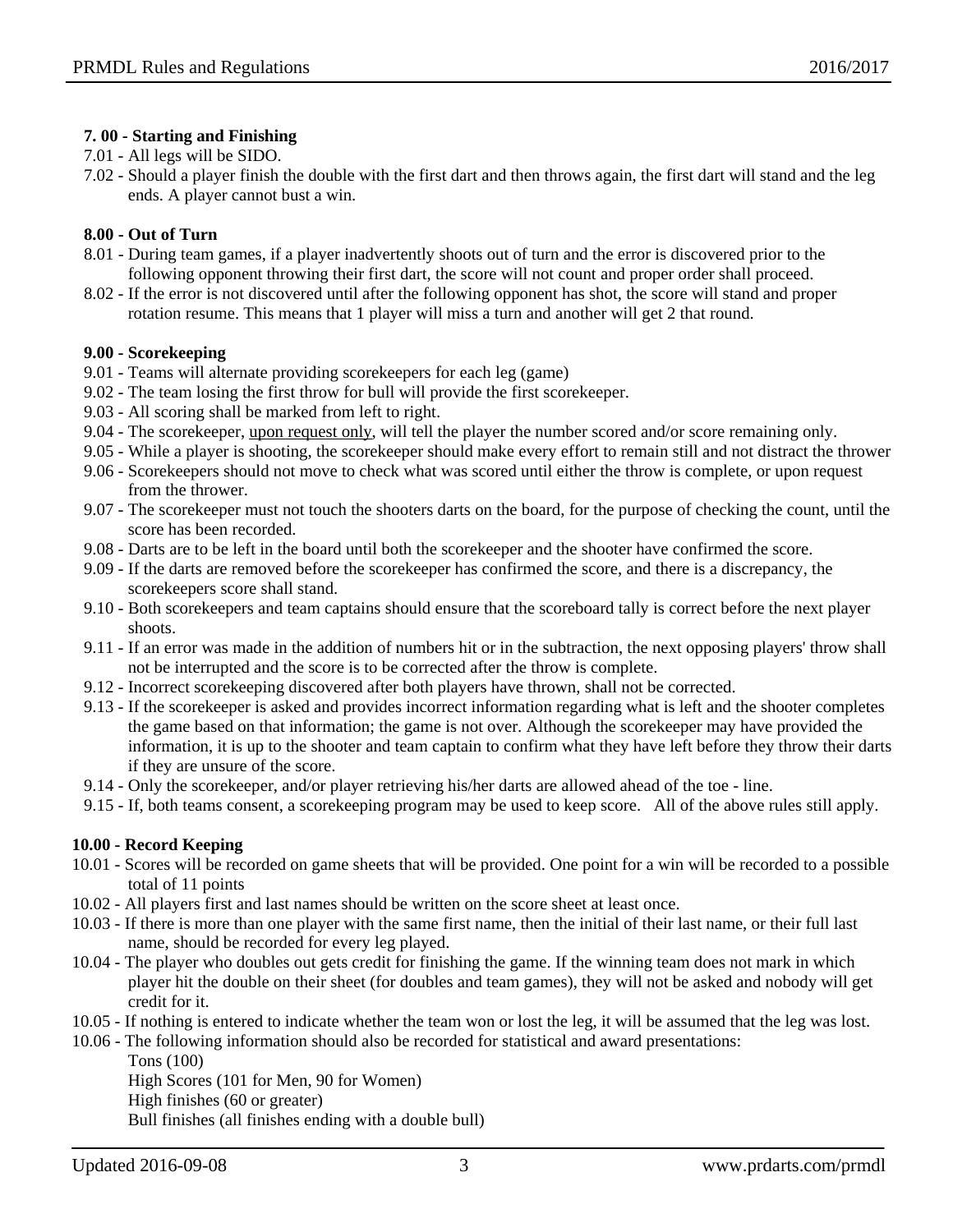- 10.07 For any of the above, only record in one category. If it also qualifies for another category, it will be automatically calculated by the statistician (i.e. a 130 bull finish would also be calculated for high scores and high finishes).
- 10.08 If a player forgets to put any scores/finishes on the sheet, they will not be allowed to add it after it has been handed in.
- 10.09 Score sheets are to be turned into the Statistician as soon as possible after completion of all games. If the statistician has left for the evening, place sheets in the score box provided.
- 10.10 The above stats will not count in league events (i.e. Turkey Shoot) and/or playoffs.

#### **11.00 - Weekly Awards**

- 11.01 There will be weekly awards for the highest score and all 180's.
- 11.02 The moose is sponsoring the weekly high score awards.
- 11.03 High scores will be defined as 177 or less.
- 11.04 If a player(s) have multiples highest score, they count as 1 ( I.E. 2x140 ties 1x140).
- 11.05 Ties will be broken by each player throwing 9 darts and the highest total score winning.
- 11.06 The league is sponsoring the weekly 180's awards.
- 11.07 All 180's will be awarded \$10.00 by the league on the following week. The player awarded the 180 can take the \$10.00 from the teams nightly fees and submit a note saying such.

#### **12.00 - Shorthanded Play**

- 12.01 If a team fails to have a full roster, but can field the required 3 players, then the shorthanded team must: Forfeit 1 singles leg, forfeit 1 doubles leg and in the "team games" the team will take 25 points for the missing player as long as the amount can be deducted from the score.
- 12.02 The opposing team is to be notified which position the "dummy" will play giving the opposing team back to back shots, including shots at the double to finish the game.

#### **13.00 - Spares**

- 13.01 There will be 2 types of spares, registered and non registered.
- 13.02 Registered Spares will pay the registration fee, as well as the weekly fee for the nights that they play; these spares will be eligible for anything a registered player is.
- 13.03 Non registered spares do not have to pay the registration fee, but do have to pay the weekly fee on the nights that they play and will not be eligible for any awards, including weekly high scores or 180's, door prizes, banquet tickets, or any other privileges.
- 13.04 Spare(s) can only play if a team has less than 4 players of its registered team members available to play.
- 13.05 A maximum of 2 spares per team may be used.
- 13.06 If any spares are used, and a registered player(s) shows up the spare(s) must remain on the team for the evening, and the registered player can play in teams only. The spare(s) must also be rotated into the team matches.
- 13.07 If a spare(s) is used for the evening, first and last names with "(spare)" beside it, should be written on the score sheet.
- 13.08 Pre arranged spares are allowed.
- 13.09 Spares picked up are to be taken from the "Spare board", if not pre arranged, in order from the top to bottom.
- 13.10 If a spare on the "Spare board" turns down a team the spare will be taken off the spare board and not allowed to play that evening.
- 13.11 Spares shall pay the weekly fee to play, but will not receive awards or banquet tickets.
- 13.12 Registered spares will be entitled to trophies and banquet tickets.
- 13.13 Spares may be used from teams with more than 4 registered available players if the team is willing to let their player play for opposing (not the team they're playing against).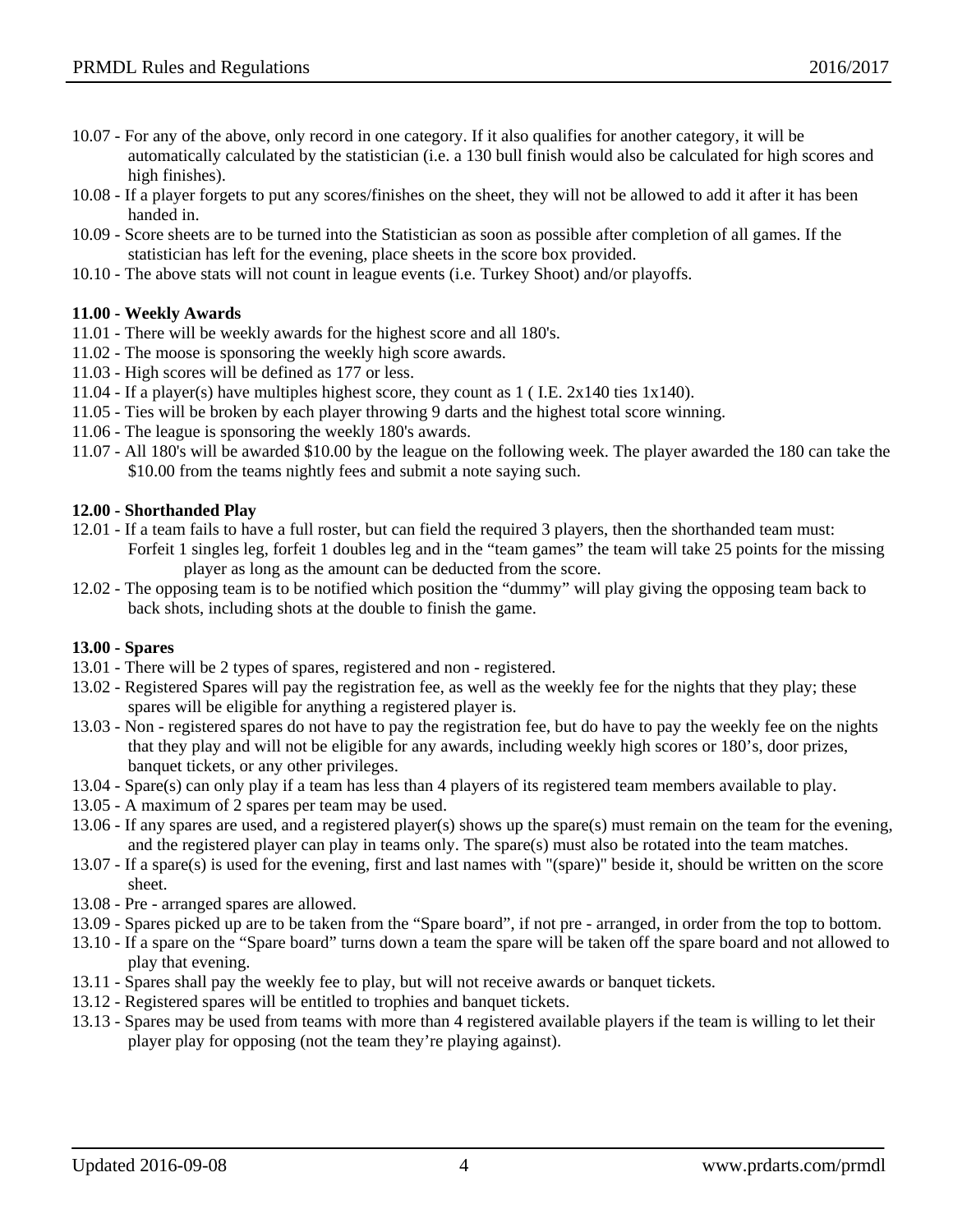- 13.14 When the league is divided into "A" and "B" Divisions, spares from other teams should only be used from the same division. If this cannot be done, then a spare from "B" division may be used in "A" division but "A" Division players may not spare for "B" division. "A" division players may only spare for "B" division teams if it means a forfeit and the opposing team agrees.
- 13.15 Rule 13.11 only comes in to play when and if the league is divided into an "A" and a "B" division.

#### **14.00 - Defaults**

- 14.01 A minimum of 3 players including 2 regular team members must be present in order to play.
- 14.02 If a team cannot be fielded, and prior arrangements have not been made, then the opposing team will receive 9 points, and the forfeiting team will receive 0 points.
- 14.03 If a team forfeits more than 3 times during the first half or 3 times in the second half of the schedule, that team will be taken off the schedule for the remainder of the year.
- 14.04 If a team is taken off the schedule the schedule will be amended giving all teams 0 points and a bye, even for games already played.

#### **15.00 - Make - up Games**

- 15.01 Team play can be done on another night if agreed upon by both teams.
- 15.02 Make up games will have to be played before the regular night of play 3 weeks after the scheduled night of play, or the last night of play (including the last night of play for first half), whichever comes first.
- 15.03 If both teams cannot come to an agreement on which day to play on before the required date, the original team requesting to re - schedule will default if the match is not played.

#### **16.00 - Team Membership**

- 16.01 If a player wants to leave the team that they originally registered with and go play for another team, they must do this before the date specified in rule 17.07.
- 16.02 If a player quits their team any time after the registration fee due date, they will forfeit any money that they have put into the league up to that point as well as any privileges that go with it, and will not be allowed to join another team or to spare for any teams in the league for the rest of the season.

#### **17.00 - Registration and Fees**

- 17.01 Registration fees for all league events will be as outlines in Appendix 3.
- 17.02 Team registration fees are to be paid as a team, and must be paid to the treasurer by the date specified in Appendix 3.
- 17.03 Teams not paid at the beginning of the night on of the above date will not be allowed to play and will lose by default.
- 17.04 Dues are not refundable or transferable.
- 17.05 All Teams are to have a minimum of 4 up to a maximum of 7 "Registered" players.
- 17.06 Games won by players who are registered, but haven't paid their registration fees, will be declared void and the win will be awarded to opposing team.
- 17.07 There will be no new additions allowed to team rosters after the last Wednesday in October or the end of the first half of the schedule, whichever comes first, unless, a registered player(s) leaves the league and the team has less than 4 registered players remaining on the team.

#### **18.00 - Nightly Dues**

- 18.01 Nightly dues as per appendix 3 are to be played before start of play.
- 18.02 The above rule will be loosely enforced to facilitate the start of play for the night, as well as for the convenience of the treasurer, however if there are issues collecting fees, it will be strictly enforced.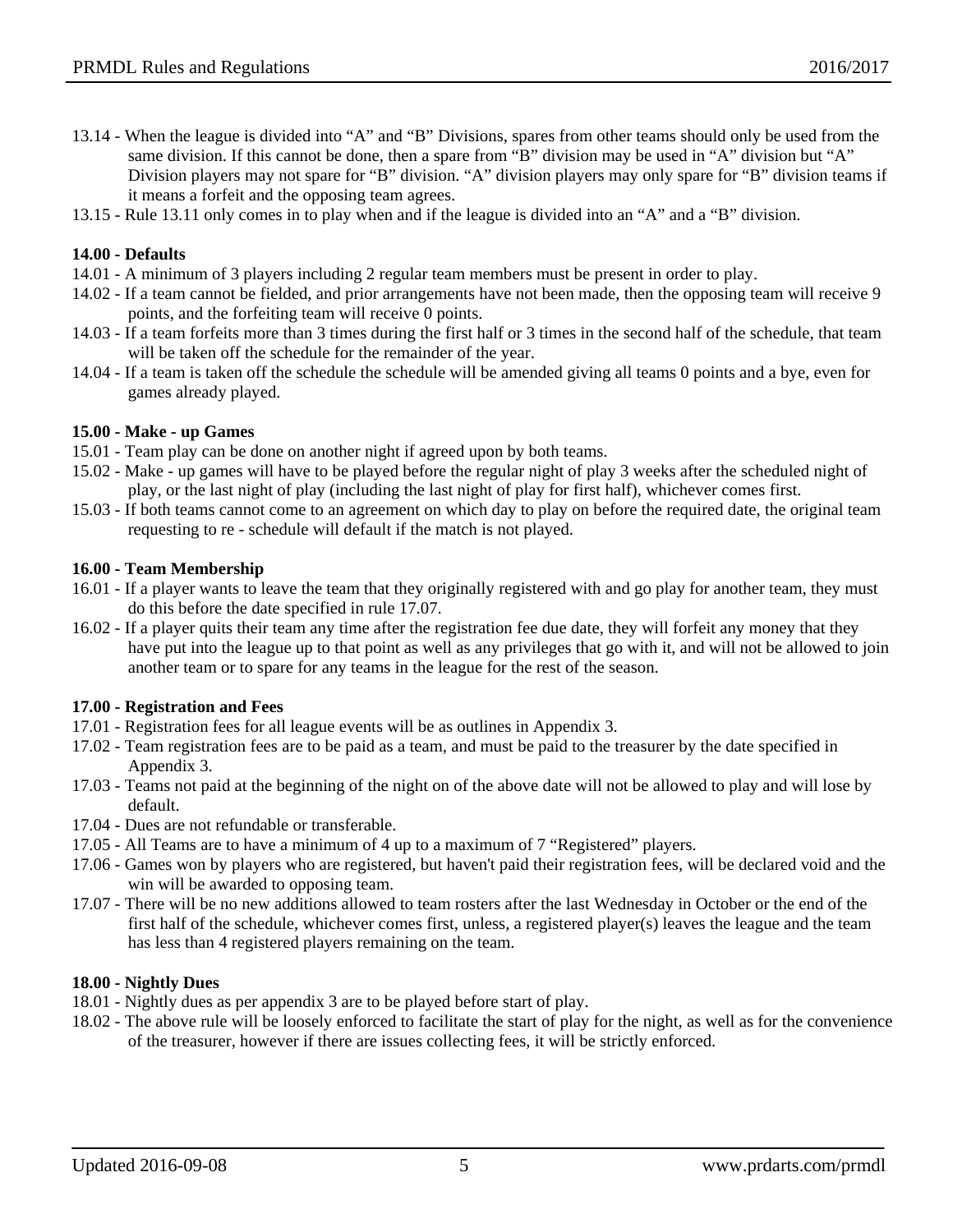#### **19.00 - Communications**

- 19.01 Any team and/or player supplying an E mail address will receive regular updates of the League standings.
- 19.02 Any email addresses acquired by the league will not be distributed in any manner.
- 19.03 Any emails that are addressed to multiple recipients will be blind carbon copied to hide the addresses.
- 19.04 Contact information will not be sold or distributed for any reason to any person or organization.

# **20.00 - Code of Conduct**

- 20.01 No abusive or obnoxious behavior. Any player displaying this kind of behavior during any league night or league - related event will be given one warning and one warning only. A second offence during the season will have the player banned from the league for a minimum of the season.
- 20.02 No fighting!!! Any players involved in a fight during any league night or league related event will be banned from the league, no questions asked, and no exceptions!
- 20.03 The executives reserve the right to deny anybody entry into any league related event if we think that they are unfit (i.e.: too intoxicated) to play.
- 20.04 Any action that causes, or may cause harm to any player will be severely dealt with.

# **21.00 - Discipline**

21.01 - Any infractions of the rules will be dealt with depending on the severity of the infraction by majority consensus by the executive.

# **22.00 - Protests**

- 22.01 Protests for any action during a match can be made to the executives that are present.
- 22.02 If no executive are present, submit in writing the protest to the executives for review.
- 22.03 Any executives involved in the protest will not be involved in deciding the outcome.
- 22.04 Protests made by the winning team (of the protest able leg) will only be used for making rules for future reference.

#### **23.00 - Executives Duties**

- 23.01 All executive Determine league split; determine prizes for banquet and league events; decide on any disciplinary measures if required; decide on any rule changes and whether or not a general vote is necessary, run league events.
- 23.02 President General administration of league, including league activities and events.
- 23.03 Vice President Assist president, act on behalf of president if president is not available.
- 23.04 Treasurer Collect weekly and seasonal dues; issue receipts; deposit funds into bank; complete financial statement at end of season; Organize with bank to have new executives put on account.
- 23.05 Statistician Collect score sheets, enter in statistician program; print reports; post schedule and statistician reports; distribute drink tickets for weekly high scores.

# **24.00 - Annual General Meeting**

- 24.01 The AGM will be held at the end of the season during the banquet.
- 24.02 The order of events shall be the following:
	- 1 Banquet
	- 2 Awards
	- 3 League Business
	- 4 Treasurer's report
	- 5 Elections (President, Vice President, Treasurer, Statistician)
	- 6 Door Prizes
- 24.03 The Annual Banquet and Trophy presentation is open to all registered members and guests. There may be an additional fee for guests upon the executive's discretion.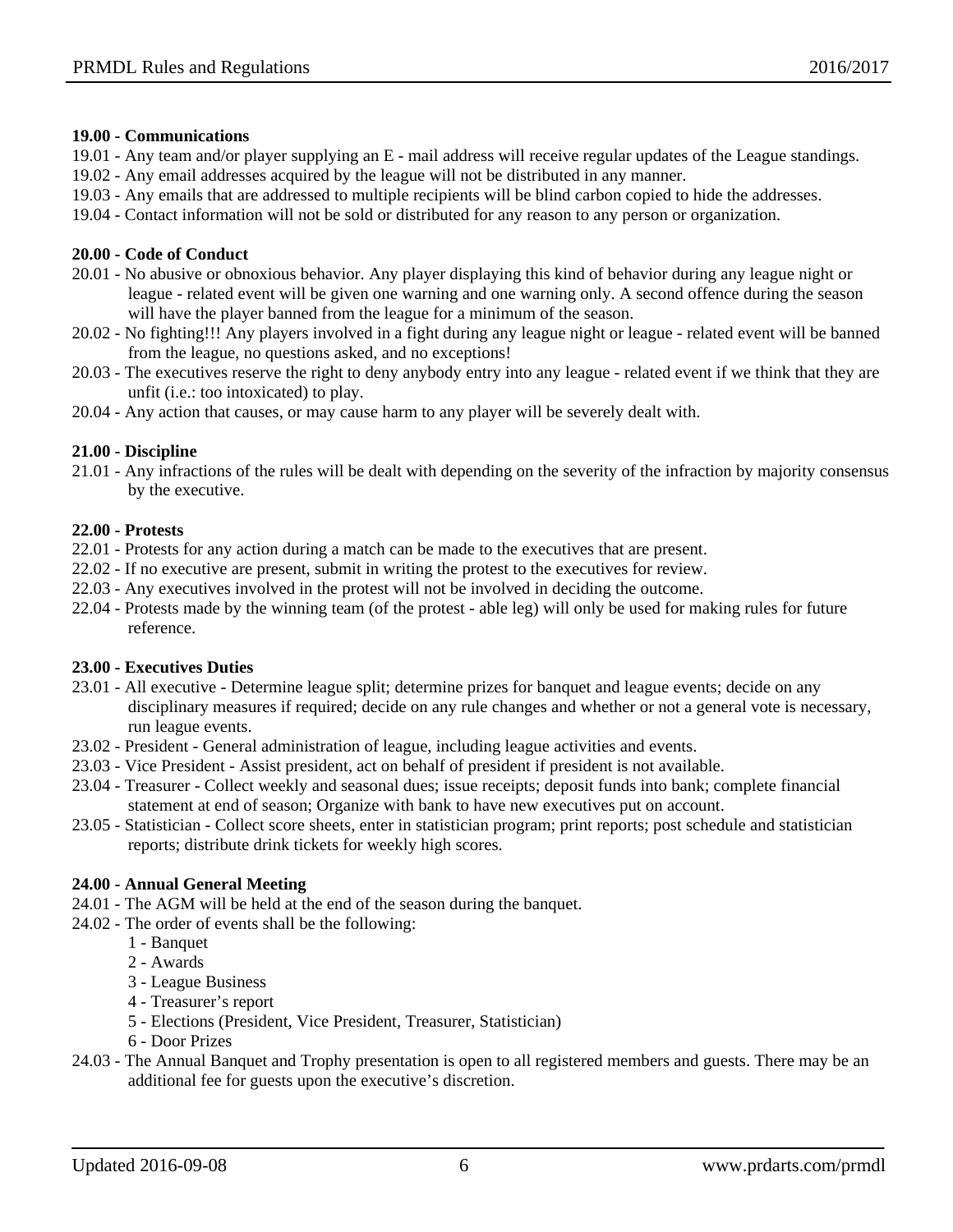- 24.04 Door prize tickets will only be available to registered members.
- 24.05 If there is a fee for guests, there may be a door prize(s) available for guests, at the discretion of the executive.

# **25.00 - Turkey Shoot**

- 25.01 PRMDL will host a Turkey Shoot as an annual league event.
- 25.02 The Turkey Shoot is open to all league and non-league players.
- 25.03 Entry fee for registered league players will be the same as regular nightly fees.
- 25.04 Entry fee for non registered league players will be double (2x) regular nightly fees.
- 25.05 Format will be blind draw teams of 2, 3 or 4 depending on how many players register for the event, sheet final.
- 25.06 Playoffs will be only played in the case of ties.

# **26.00 - Tournaments**

- 26.01 PRMDL currently hosts 2 open annual tournaments, The Joe Grandy Memorial Open (October) and the Moose Open (January)
- 26.02 These tournaments, although hosted by the PRMDL, are open events and open to any player wishing to compete.
- 26.03 These tournaments will have their own set of rules and regulations.
- 26.04 The PRMDL will provide monetary support for these events, at a breakdown to be decided by the executive, at a rate equivalent to 2 nights of league fees, per registered player.

# **27.00 - Other**

- 27.01 Any item or rule not covered by these rules will be decided on by the executive.
- 27.02 Please consult the executive for clarification on any of these rules.

# **28.00 - Changes to this document**

- 28.01 Changes to format or policy of league activities and/or rules, need to be approved by all executives, or by a majority vote amongst all league players as determined by the executive.
- 28.02 These rules will be reviewed at the beginning and end of each season and updated as necessary.
- 28.03 No changes to these rules will be made during the season.
- 28.04 Copy of rules will be posted online and on information board at League Venue.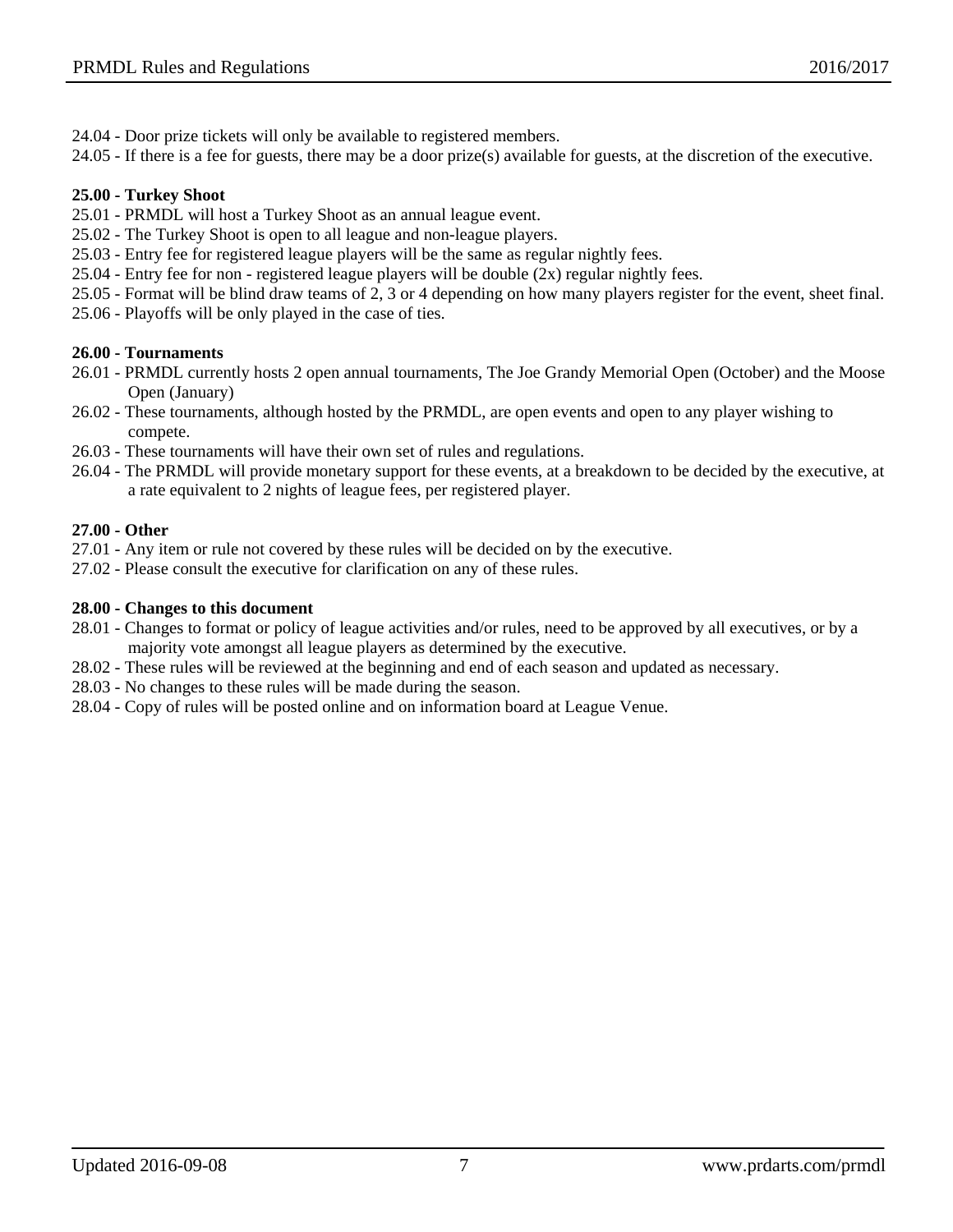#### **Appendix 1 - Updates/Changes 2015-09**

- Rule 3.01 changed from 4 doubles and 3 teams games to 6 doubles and 1 teams game. Votes on at 2014/2015 AGM
- Appendix 2 changed to reflect match format as per Rule 3.01

# **2016-09-05**

- Changed order of Appendixes and added page for updates/Changes
- Rule 3.05 added to deal with shorthanded play. Voted on at 2015/2016 AGM
- Rules 11.01 and 11.04 changed so that multiples high scores are the same as 1 high score for the weekly. Voted on at 2015/2016 AGM
- Rule 9.15 added to reflect the use of a tablet and scorekeeping app for scoring.
- Updated Appendix 3 to reflect new executive.
- Updated Appendix 4 to say last league night of September from a specific date, so it doesn't have to be updated every year.

# 2016-09-08

- Removed "Match" definition from the Definition section as it is addressed in Rule 3.00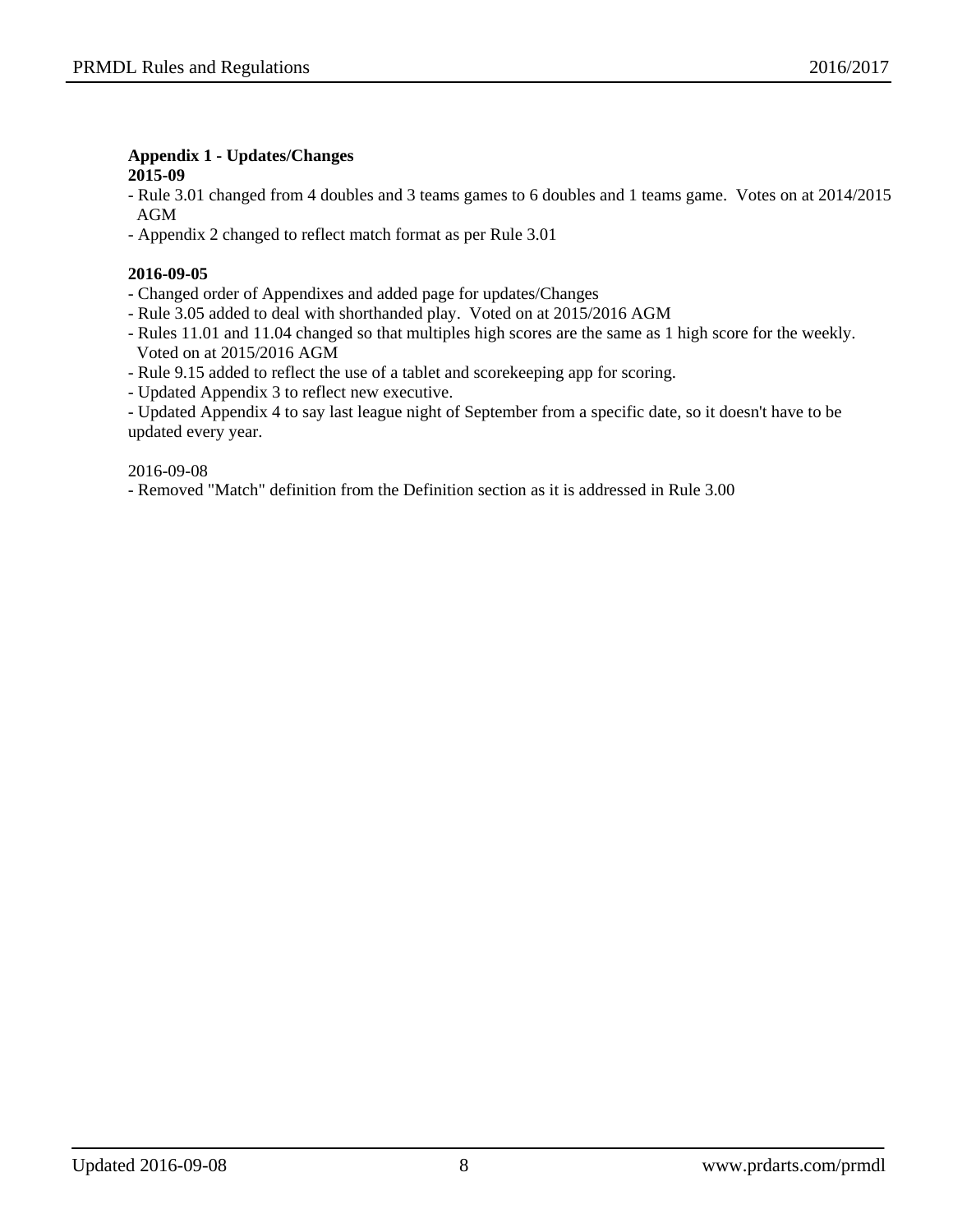# **Appendix 2 - Score Sheet**

|                 | Team:                  |                       |                 |  |
|-----------------|------------------------|-----------------------|-----------------|--|
|                 | Board #:               |                       |                 |  |
|                 | Date:                  |                       |                 |  |
|                 |                        |                       |                 |  |
|                 | <b>SINGLES</b>         |                       |                 |  |
|                 | 1                      |                       |                 |  |
|                 | $\overline{2}$         |                       |                 |  |
|                 | $\frac{3}{4}$          |                       |                 |  |
|                 |                        |                       |                 |  |
|                 | <b>DOUBLES</b>         |                       |                 |  |
|                 | 1                      |                       |                 |  |
|                 |                        |                       |                 |  |
|                 | $\mathbf 2$            |                       |                 |  |
| www.prdarts.com |                        |                       | www.prdarts.com |  |
|                 | 3                      |                       |                 |  |
|                 |                        |                       |                 |  |
|                 | 4                      |                       |                 |  |
|                 |                        |                       |                 |  |
|                 |                        |                       |                 |  |
|                 | 5                      |                       |                 |  |
|                 |                        |                       |                 |  |
|                 | 6                      |                       |                 |  |
|                 | <b>TEAMS</b>           |                       |                 |  |
| www.prdarts.com |                        |                       | www.prdarts.com |  |
|                 | 1                      |                       |                 |  |
|                 |                        |                       |                 |  |
|                 |                        |                       |                 |  |
|                 | <b>TOTAL GAMES WON</b> |                       |                 |  |
|                 |                        |                       |                 |  |
|                 |                        | <b>BULL FINISHES:</b> |                 |  |
|                 |                        |                       |                 |  |
|                 |                        |                       |                 |  |
|                 |                        | <b>HIGH FINISHES:</b> |                 |  |
|                 |                        |                       |                 |  |
|                 |                        |                       |                 |  |
|                 |                        | <b>HIGH SCORES:</b>   |                 |  |
|                 |                        |                       |                 |  |
|                 |                        |                       |                 |  |
| www.prdarts.com |                        |                       | www.prdarts.com |  |
|                 |                        |                       |                 |  |
|                 |                        |                       |                 |  |
|                 |                        |                       |                 |  |
|                 |                        |                       |                 |  |
|                 | TONS:                  |                       |                 |  |
|                 |                        |                       |                 |  |
|                 |                        |                       |                 |  |
|                 |                        |                       |                 |  |
|                 |                        |                       |                 |  |
|                 |                        |                       |                 |  |
|                 |                        |                       |                 |  |